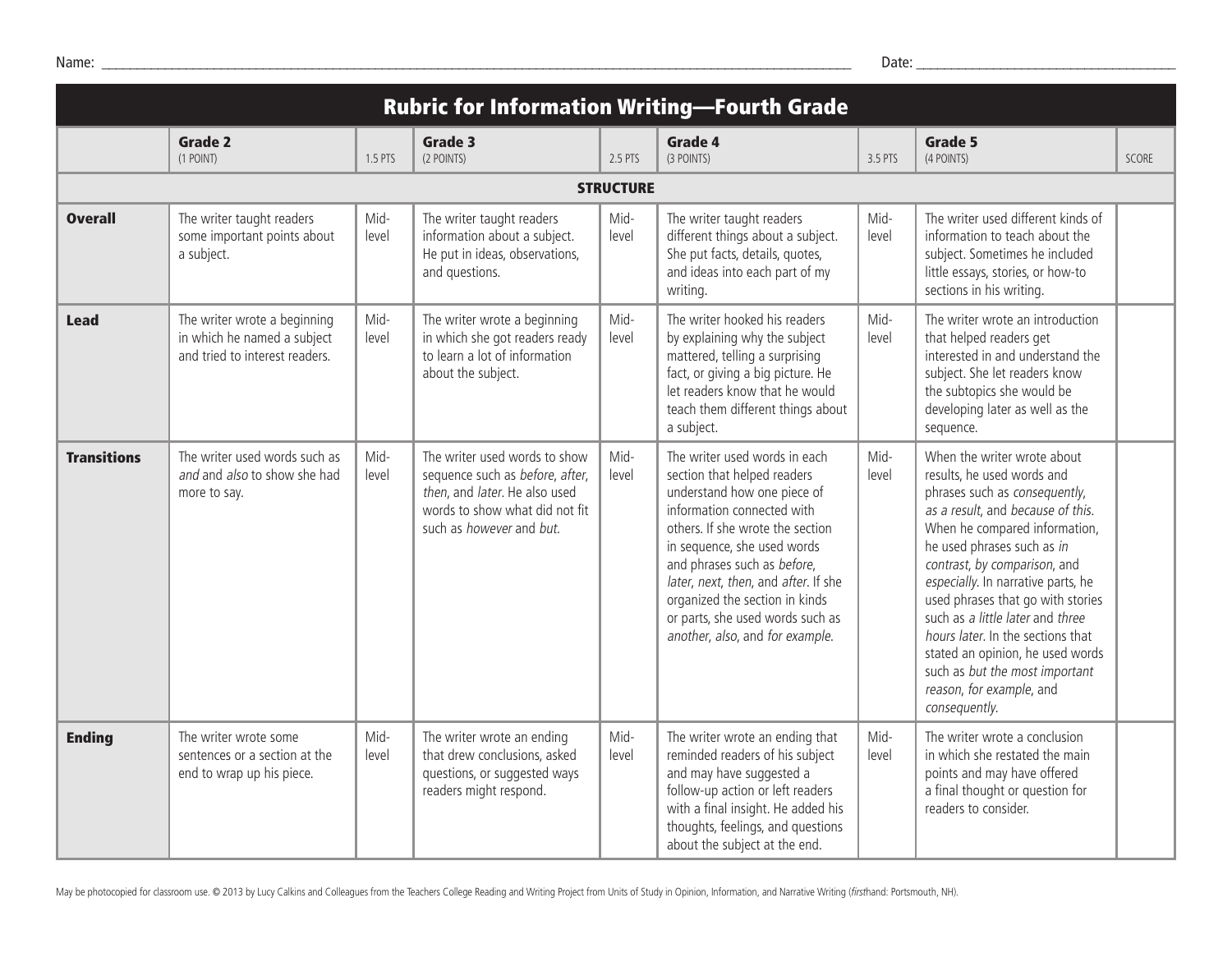|                          | <b>Grade 2</b><br>(1 POINT)                                                                                                  | 1.5 PTS       | Grade 3<br>(2 POINTS)                                                                                                            | 2.5 PTS       | <b>Grade 4</b><br>(3 POINTS)                                                                                                                                                                                                                                                                                                                                                                                                                                                                                                                                                                                                        | 3.5 PTS       | <b>Grade 5</b><br>(4 POINTS)                                                                                                                                                                                                                                                                                                                                                                                                                                                                                                                                                                                    | SCORE        |
|--------------------------|------------------------------------------------------------------------------------------------------------------------------|---------------|----------------------------------------------------------------------------------------------------------------------------------|---------------|-------------------------------------------------------------------------------------------------------------------------------------------------------------------------------------------------------------------------------------------------------------------------------------------------------------------------------------------------------------------------------------------------------------------------------------------------------------------------------------------------------------------------------------------------------------------------------------------------------------------------------------|---------------|-----------------------------------------------------------------------------------------------------------------------------------------------------------------------------------------------------------------------------------------------------------------------------------------------------------------------------------------------------------------------------------------------------------------------------------------------------------------------------------------------------------------------------------------------------------------------------------------------------------------|--------------|
| <b>STRUCTURE (cont.)</b> |                                                                                                                              |               |                                                                                                                                  |               |                                                                                                                                                                                                                                                                                                                                                                                                                                                                                                                                                                                                                                     |               |                                                                                                                                                                                                                                                                                                                                                                                                                                                                                                                                                                                                                 |              |
| <b>Organization</b>      | The writer's writing had<br>different parts. Each part told<br>different information about the<br>topic.                     | Mid-<br>level | The writer grouped his<br>information into parts. Each<br>part was mostly about one<br>thing that connected to his big<br>topic. | Mid-<br>level | The writer grouped information<br>into sections and used<br>paragraphs and sometimes<br>chapters to separate those<br>sections. Each section had<br>information that was mostly<br>about the same thing. She<br>may have used headings and<br>subheadings.                                                                                                                                                                                                                                                                                                                                                                          | Mid-<br>level | The writer organized his writing<br>into a sequence of separate<br>sections. He may have used<br>headings and subheadings to<br>highlight the separate sections.<br>The writer wrote each section<br>according to an organizational<br>plan shaped partly by the genre<br>of the section.                                                                                                                                                                                                                                                                                                                       |              |
|                          |                                                                                                                              |               |                                                                                                                                  |               |                                                                                                                                                                                                                                                                                                                                                                                                                                                                                                                                                                                                                                     |               |                                                                                                                                                                                                                                                                                                                                                                                                                                                                                                                                                                                                                 | <b>TOTAL</b> |
| <b>DEVELOPMENT</b>       |                                                                                                                              |               |                                                                                                                                  |               |                                                                                                                                                                                                                                                                                                                                                                                                                                                                                                                                                                                                                                     |               |                                                                                                                                                                                                                                                                                                                                                                                                                                                                                                                                                                                                                 |              |
| <b>Elaboration*</b>      | The writer used different kinds<br>of information in his writing<br>such as facts, definitions,<br>details, steps, and tips. | Mid-<br>level | The writer wrote facts,<br>definitions, details, and<br>observations about her topic<br>and explained some of them.              | Mid-<br>level | The writer taught his readers<br>different things about the<br>subject. He chose those subtopics<br>because they were important and<br>interesting.<br>The writer included different<br>kinds of facts and details such as<br>numbers, names, and examples.<br>The writer got his information<br>from talking to people, reading<br>books, and from his own<br>knowledge and observations.<br>The writer made choices about<br>organization. He might have used<br>compare/contrast, cause/effect,<br>or pro/con. He may have used<br>diagrams, charts, headings, bold<br>words, and definition boxes to<br>help teach his readers. | Mid-<br>level | The writer explained different<br>aspects of a subject. She included<br>a variety of information such<br>as examples, details, dates, and<br>quotes.<br>The writer used trusted<br>sources and gave credit when<br>appropriate. She made sure to<br>research any details that would<br>add to her writing.<br>The writer worked to make her<br>information understandable to<br>readers. To do this, she may have<br>referred to earlier parts of her<br>text and summarized background<br>information. She let readers know<br>when she was discussing facts<br>and when she was offering her<br>own thinking. | (X2)         |

\* Elaboration and Craft are double-weighted categories: Whatever score a student would get in these categories is worth double the amount of points. For example, if a student exceeds expectations in Elaboration, then that student meets standards in Elaboration, then that student would receive 6 points instead of 3 points.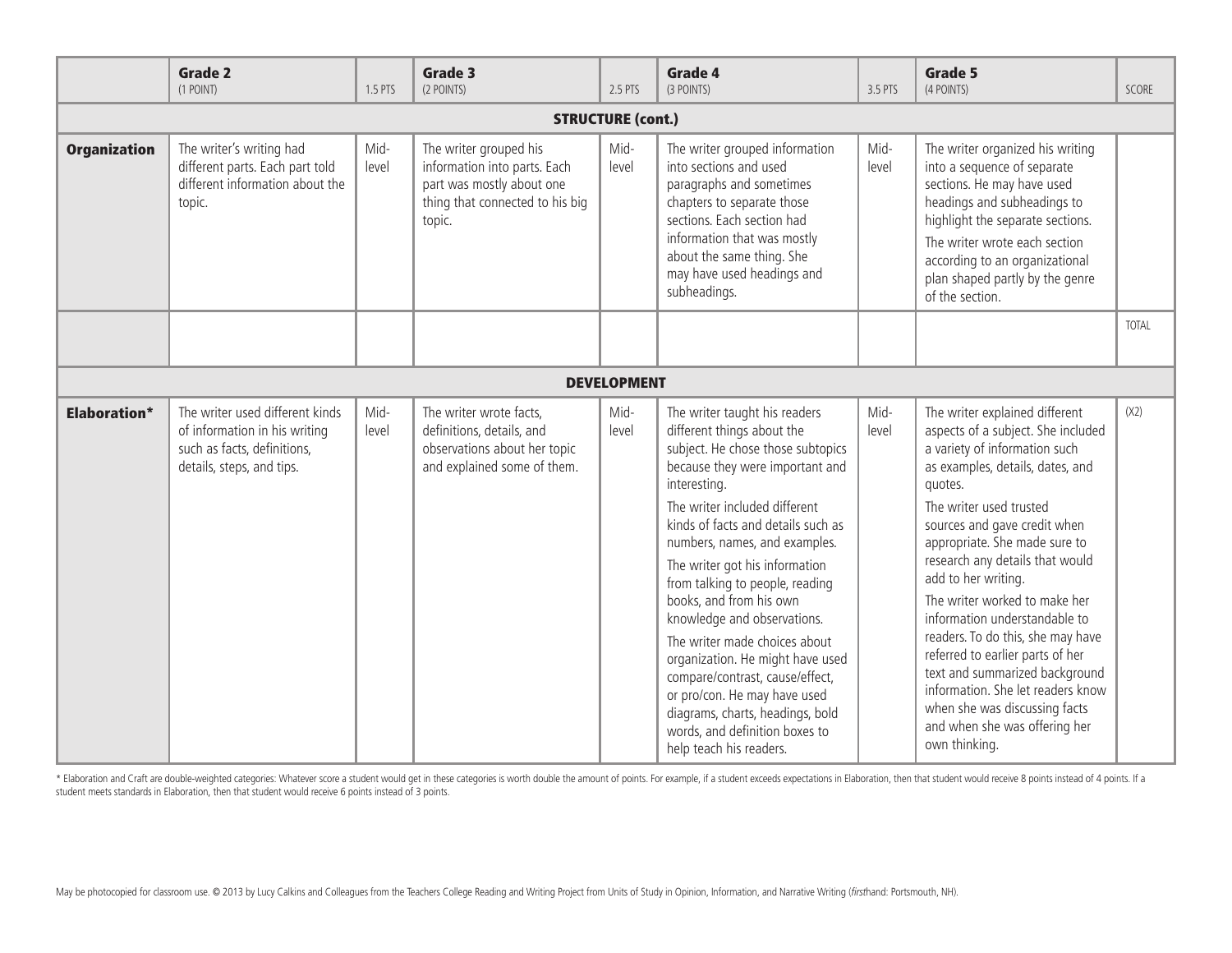|                            | <b>Grade 2</b><br>(1 POINT)                                                                                                                                                                                                                     | 1.5 PTS       | Grade 3<br>(2 POINTS)                                                                                                                                                                                                                           | 2.5 PTS       | Grade 4<br>(3 POINTS)                                                                                                                                                                                                                                                                                                                                                                                                                                                                                                                          | 3.5 PTS       | <b>Grade 5</b><br>(4 POINTS)                                                                                                                                                                                                                                                                                                                                                                                                                                                                                                                                                                                                                                                                                               | <b>SCORE</b> |
|----------------------------|-------------------------------------------------------------------------------------------------------------------------------------------------------------------------------------------------------------------------------------------------|---------------|-------------------------------------------------------------------------------------------------------------------------------------------------------------------------------------------------------------------------------------------------|---------------|------------------------------------------------------------------------------------------------------------------------------------------------------------------------------------------------------------------------------------------------------------------------------------------------------------------------------------------------------------------------------------------------------------------------------------------------------------------------------------------------------------------------------------------------|---------------|----------------------------------------------------------------------------------------------------------------------------------------------------------------------------------------------------------------------------------------------------------------------------------------------------------------------------------------------------------------------------------------------------------------------------------------------------------------------------------------------------------------------------------------------------------------------------------------------------------------------------------------------------------------------------------------------------------------------------|--------------|
| <b>DEVELOPMENT (cont.)</b> |                                                                                                                                                                                                                                                 |               |                                                                                                                                                                                                                                                 |               |                                                                                                                                                                                                                                                                                                                                                                                                                                                                                                                                                |               |                                                                                                                                                                                                                                                                                                                                                                                                                                                                                                                                                                                                                                                                                                                            |              |
| Craft*                     | The writer tried to include the<br>words that showed she was an<br>expert on the subject.                                                                                                                                                       | Mid-<br>level | The writer chose expert<br>words to teach readers a lot<br>about the subject. He taught<br>information in a way to<br>interest readers. He may have<br>used drawings, captions, or<br>diagrams.                                                 | Mid-<br>level | The writer made deliberate word<br>choices to teach her readers. She<br>may have done this by using and<br>repeating key words about her<br>topic.<br>When it felt right to do so,<br>the writer chose interesting<br>comparisons and used figurative<br>language to clarify her points.<br>The writer made choices about<br>which information was best to<br>include or not include.<br>The writer used a teaching tone.<br>To do so, she may have used<br>phrases such as that means<br>, what that really means is ,<br>and let me explain. | Mid-<br>level | The writer made deliberate word<br>choices to have an effect on his<br>readers. He used the vocabulary<br>of experts and explained key<br>terms.<br>The writer worked to include<br>the exact phrase, comparison,<br>or image that would explain<br>information and concepts.<br>The writer not only made<br>choices about which details and<br>facts to include but also made<br>choices about how to convey his<br>information so it would make<br>sense to readers. He blended<br>storytelling, summary, and other<br>genres as needed and used text<br>features.<br>The writer used a consistent,<br>inviting, teaching tone and varied<br>his sentences to help readers<br>take in and understand the<br>information. | (X2)         |
|                            |                                                                                                                                                                                                                                                 |               |                                                                                                                                                                                                                                                 |               |                                                                                                                                                                                                                                                                                                                                                                                                                                                                                                                                                |               |                                                                                                                                                                                                                                                                                                                                                                                                                                                                                                                                                                                                                                                                                                                            | <b>TOTAL</b> |
|                            |                                                                                                                                                                                                                                                 |               | <b>LANGUAGE CONVENTIONS</b>                                                                                                                                                                                                                     |               |                                                                                                                                                                                                                                                                                                                                                                                                                                                                                                                                                |               |                                                                                                                                                                                                                                                                                                                                                                                                                                                                                                                                                                                                                                                                                                                            |              |
| <b>Spelling</b>            | The writer used what he knew<br>about spelling patterns (tion,<br>er, ly, etc.) to spell a word.<br>The writer spelled all of the<br>word wall words correctly and<br>used the word wall to help him<br>figure out how to spell other<br>words. | Mid-<br>level | The writer used what she knew<br>about spelling patterns to help<br>her spell and edit before she<br>wrote her final draft.<br>The writer got help from others<br>to check her spelling and<br>punctuation before she wrote<br>her final draft. | Mid-<br>level | The writer used what he knew<br>about word families and spelling<br>rules to help him spell and edit.<br>He used the word wall and<br>dictionaries to help him when<br>needed.                                                                                                                                                                                                                                                                                                                                                                 | Mid-<br>level | The writer used what she knew<br>about word families and spelling<br>rules to help her spell and edit.<br>She used the word wall and<br>dictionaries to help her when<br>needed.                                                                                                                                                                                                                                                                                                                                                                                                                                                                                                                                           |              |

\* Elaboration and Craft are double-weighted categories: Whatever score a student would get in these categories is worth double the amount of points. For example, if a student exceeds expectations in Elaboration, then that student meets standards in Elaboration, then that student would receive 6 points instead of 3 points.

May be photocopied for classroom use. @ 2013 by Lucy Calkins and Colleagues from the Teachers College Reading and Writing Project from Units of Study in Opinion, Information, and Narrative Writing (firsthand: Portsmouth, N